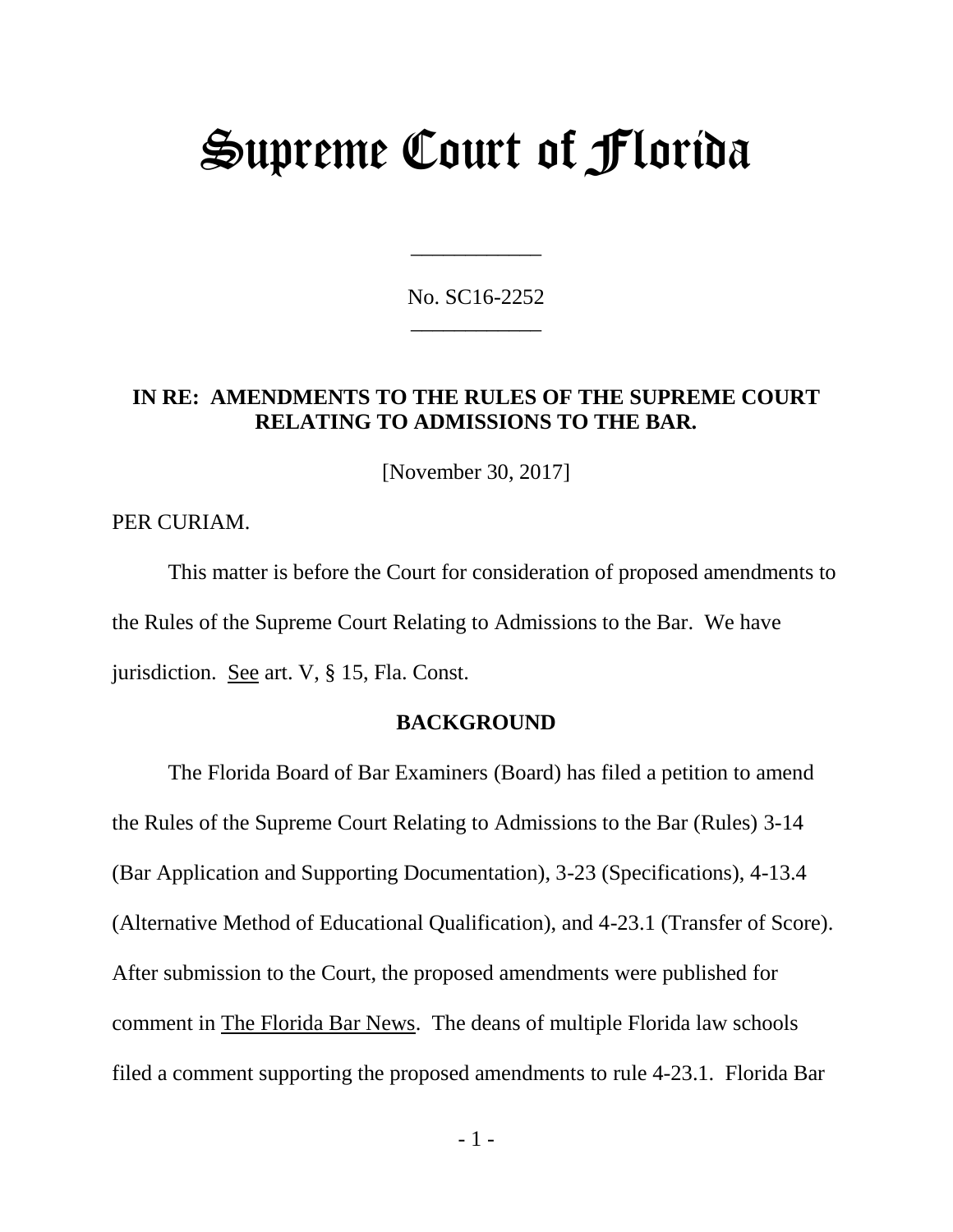member, Timothy P. Chinaris, filed a comment supporting the proposed amendments to rules 3-14, 3-23, and 4-23.1.

Upon consideration of the Board's petition and the comments filed, we adopt the amendments as proposed by the Board.

## **AMENDMENTS**

#### **Rule 3-14 (Bar Application and Supporting Documentation)**

In its petition, the Board explains that it is developing an applicant portal to allow all communications between the Board and applicants for admission to The Florida Bar to be done electronically. Thus, under rule 3-14 as amended, in lieu of a notarized paper copy of the bar application, an e-signature is required and the jurat on the application is modified to reflect this. Further, rule 3-14.1 (Filed as an Applicant) and rule 3-14.2 (Filed as a Registrant) are amended to delete the requirement that the bar application be "sworn," and rule 3-14.1(f) is amended to require, instead of an "affidavit . . . attesting that the applicant has read Chapter 4, Rules of Professional Conduct, and Chapter 5, Rules Regulating Trust Accounts," an online form "acknowledgement of compliance . . . declaring" the same. The name of this form is changed to "Acknowledgement of Compliance," and the statement therein is amended to reference an e-signature PIN, rather than notarization. Rule 3-14.3 (Defective Applications) is amended to remove a reference to notarization.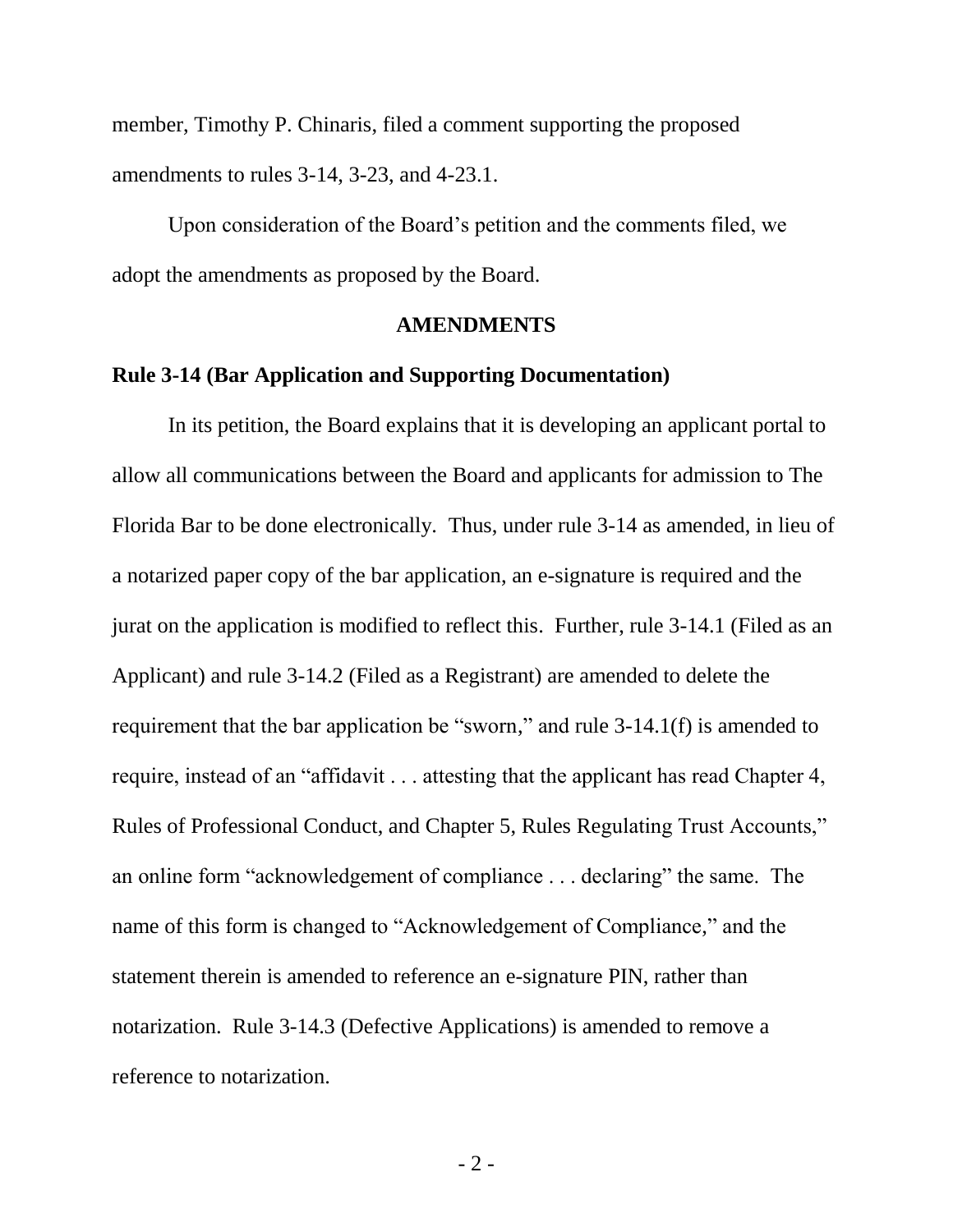#### **Rule 3-23 (Specifications)**

Similar to the amendments to rule 3-14, rule 3-23 is amended in order to accommodate electronic communication and submission of documents. Currently, Specifications are served on applicants by certified mail, and a sworn and notarized response, with four copies, is required to be provided to the Board by mail. The Board states that it wishes to allow the service of Specifications by both mail and electronically through the portal. Rule 3-23 is amended to replace the requirement that a response to Specifications be "filed in the form of a sworn, notarized answer," with the requirement that it be "served in the form of a verified answer." This will allow applicants to serve the answer on the Board through the portal, without having to mail the original to the Board.

### **Rule 4-13.4 (Alternative Method of Educational Qualification)**

This rule sets forth the requirements for an applicant who has not graduated from an accredited law school and who wishes to use the alternative method of establishing educational qualifications to sit for the bar examination. Currently, the rule covers those engaged in the practice of law for at least ten years in the District of Columbia, in other states, or in the federal courts of the United States or its territories, possessions, or protectorates. This rule is amended to clarify that federal courts are not limited to those courts established under Article III of the United States Constitution. The Board states that this clarification will ensure that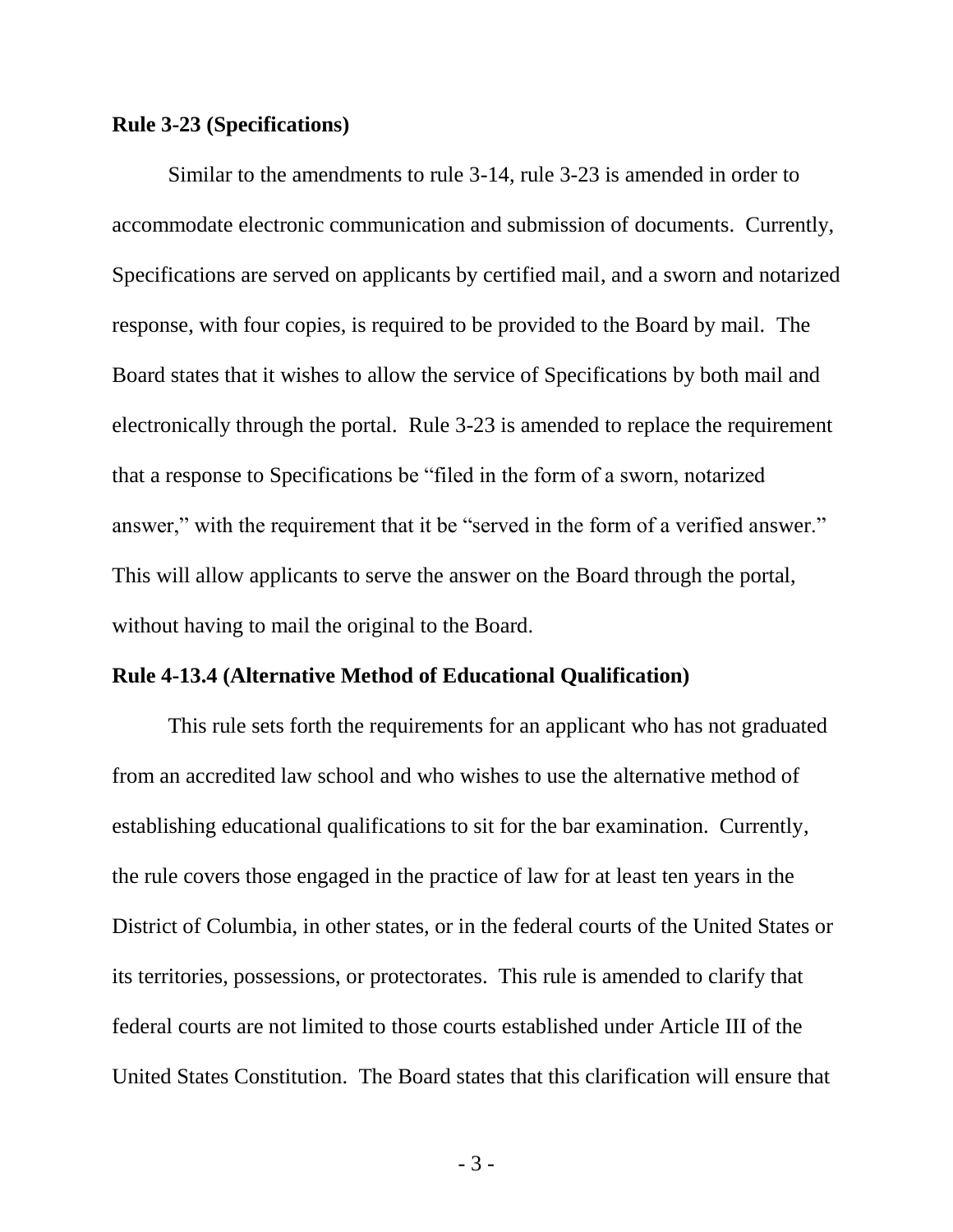the work product of an attorney who practiced in non-Article III federal courts, such as immigration courts, could be considered by the Board. This rule is also amended to expressly disqualify applicants who have been suspended or disbarred from the practice of law in the ten years prior to applying for admission to The Florida Bar. The Board is of the opinion, and we agree, that any such applicant does not meet the requirement in rule 4-13.4(c) that an applicant under the alternative method must be "a lawyer of high ability whose reputation for professional competence is above reproach."

#### **4-23.1 (Transfer of Score)**

Rule 4-23.1 is amended to allow an applicant to transfer a score obtained on the Multistate Bar Examination (MBE) in another state, as long as the transferred scaled score meets the requirements of rule 4-26.2 (Pass/Fail Line)—the scaled score would have to be 136 or higher under the individual method—and as long as it is obtained within the timeframe required under rule 4-18.1—within 25 months of the date of the administration of any part of the examination that is passed. In 1983, we adopted the current rule prohibiting the transfer of scores because at that time, there were inconsistencies in the administration and scoring of the MBE administered in other jurisdictions. However, since then, the National Conference of Bar Examiners has established very specific guidelines and procedures for the administration of the MBE, making the transfer of scores feasible and acceptable.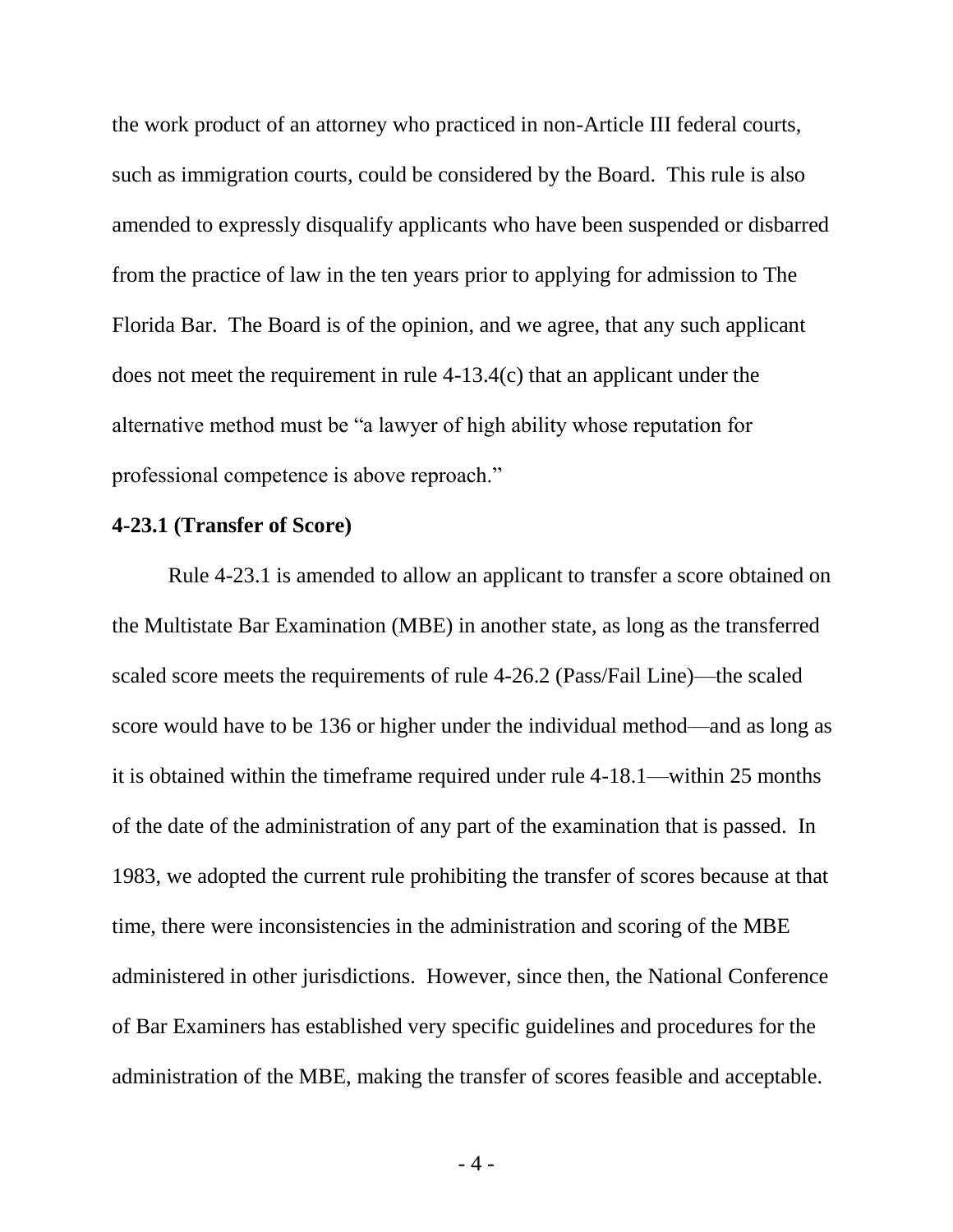## **CONCLUSION**

Accordingly, the Rules of the Supreme Court Relating to Admissions to the

Bar are hereby amended, as set forth in the appendix to this opinion. New

language is indicated by underscoring; deletions are indicated by struck-through

type. The amendments shall become effective immediately upon release of this

opinion.

It is so ordered.

LABARGA, C.J., and PARIENTE, LEWIS, QUINCE, CANADY, POLSTON, and LAWSON, JJ., concur.

THE FILING OF A MOTION FOR REHEARING SHALL NOT ALTER THE EFFECTIVE DATE OF THESE AMENDMENTS.

Original Proceeding – Rules of the Supreme Court of Florida Relating to Admissions to the Bar

Elizabeth J. Walters, Chair, Scott N. Richardson, Past Chair, Michele A. Gavagni, Executive Director, and James T. Almon, General Counsel, Florida Board of Bar Examiners, Tallahassee, Florida,

for Petitioner

Leticia M. Diaz, Dean, Barry University – Dwayne O. Andreas School of Law, Orlando, Florida; Angela Felecia Epps, Dean, Florida A&M University College of Law, Orlando, Florida; Scott DeVito, Dean, Florida Coastal School of Law, Jacksonville, Florida; Tawia Ansah, Acting Dean, R. Alexander Acosta, Past Dean, Florida International University College of Law, Miami, Florida; Jon M. Garon, Dean, Nova Southeastern University – Shepard Broad College of Law, Fort Lauderdale, Florida; Christopher M. Pietruszkiewicz, Dean, Stetson University College of Law, Gulfport, Florida; Alfredo García, J.D., Dean, St. Thomas University School of Law, Miami Gardens, Florida; Laura Ann Rosenbury, Dean, University of Florida – Fredric G. Levin College of Law, Gainesville, Florida;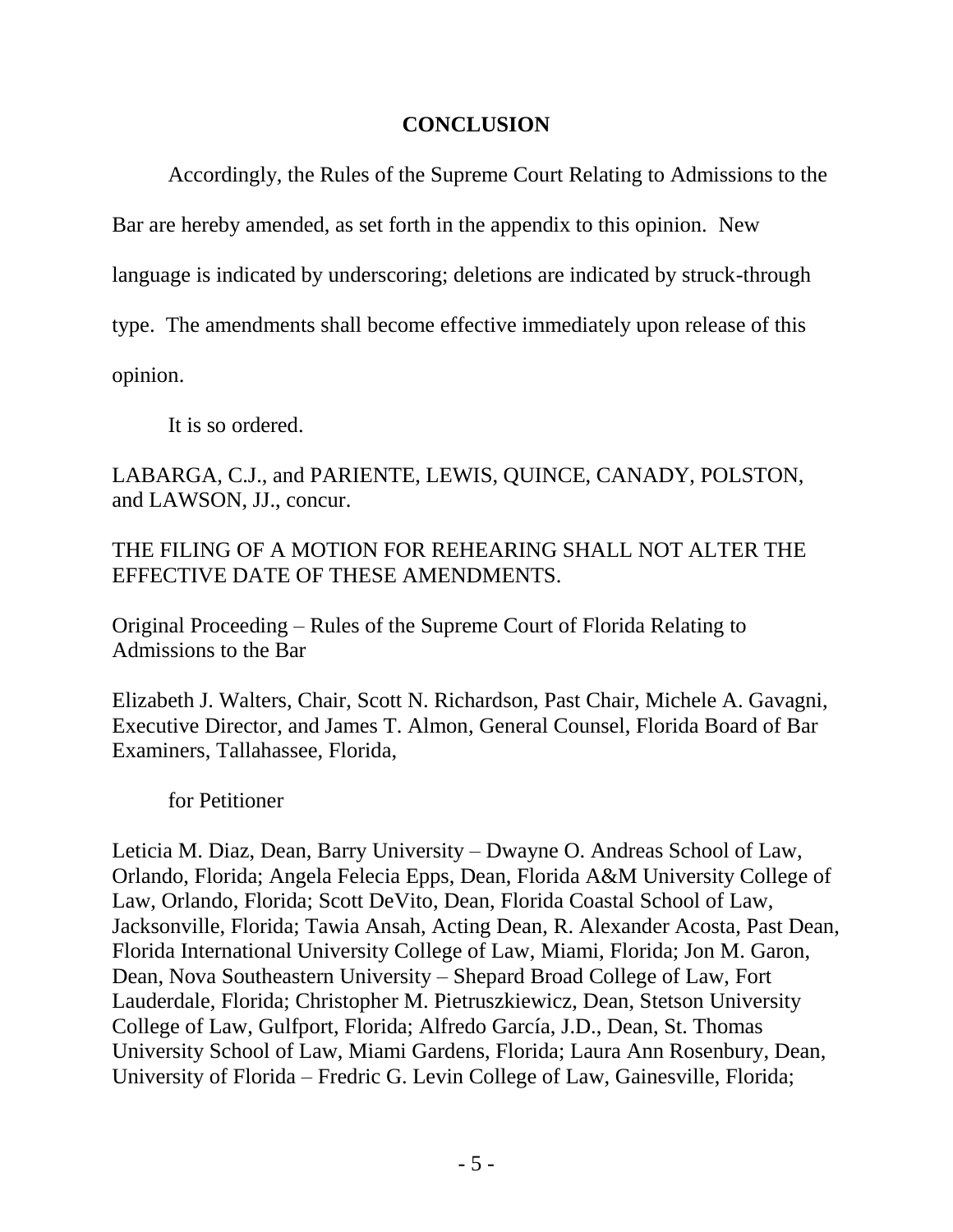Patricia D. White, Dean, University of Miami School of Law, Coral Gables, Florida; and Timothy P. Chinaris, Nashville, Tennessee,

Responding with Comments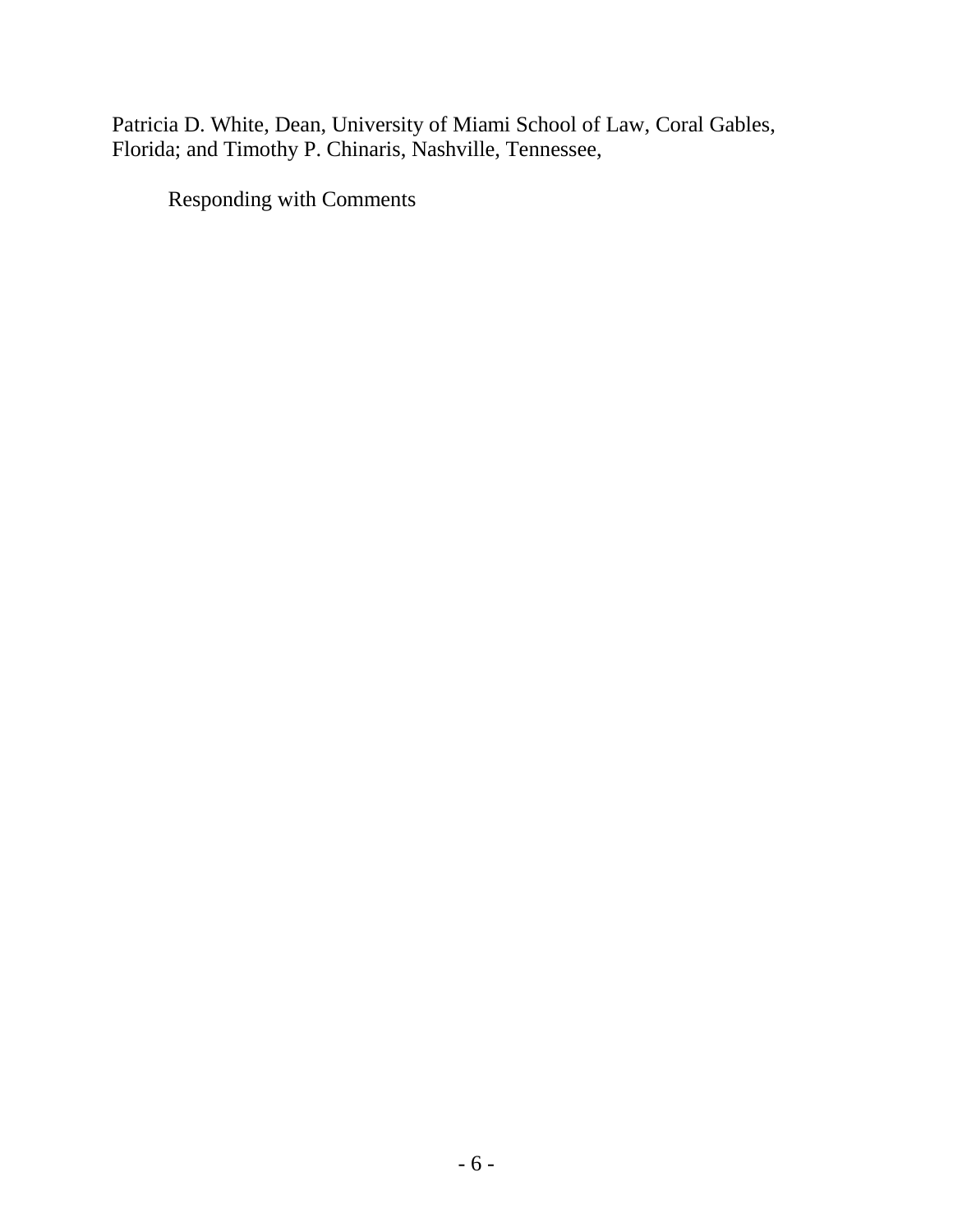## **APPENDIX**

**3-14.1 Filed as an Applicant.** Applicants are required to file complete and sworn Bar Applications. Transcripts required by this rule must be sent directly to the board from the educational institutions. The application will not be deemed complete until all of the following items have been received by the board:

**(a)**[NO CHANGE]

**(b)**[NO CHANGE]

**(c)** [NO CHANGE]

**(d)**[NO CHANGE]

**(e)** [NO CHANGE]

**(f)** an affidavitacknowledgment of compliance, filed on a form available on the board's website attestingdeclaring that the applicant has read Chapter 4, Rules of Professional Conduct, and Chapter 5, Rules Regulating Trust Accounts, of the Rules Regulating The Florida Bar; and

## **(g)**[NO CHANGE]

**3-14.2 Filed as a Registrant.** A registrant is required to file a complete and swornRegistrant Bar Application. Transcripts required by this rule must be sent directly to the board from the educational institutions. The application will not be deemed complete until all of the following items have been received by the board:

**3-14.3 Defective Applications.** A Bar Application or Registrant Bar Application initially filed in a defective condition (e.g., without notarization, without supporting documents, or having blank or incomplete items on the application) may delay the initiation or the processing of the background investigation. A Bar Application or Registrant Bar Application filed in a defective condition will be accepted, but a fee of \$150 will be assessed.

**3-23 Specifications.** Specifications are formal charges filed in those cases where the board has cause to believe that the applicant or registrant is not qualified for admission to The Florida Bar. If the board votes to prepare and file Specifications, the Specifications are served on the applicant or registrant. The response to Specifications must be filedserved in the form of a verifiedsworn,